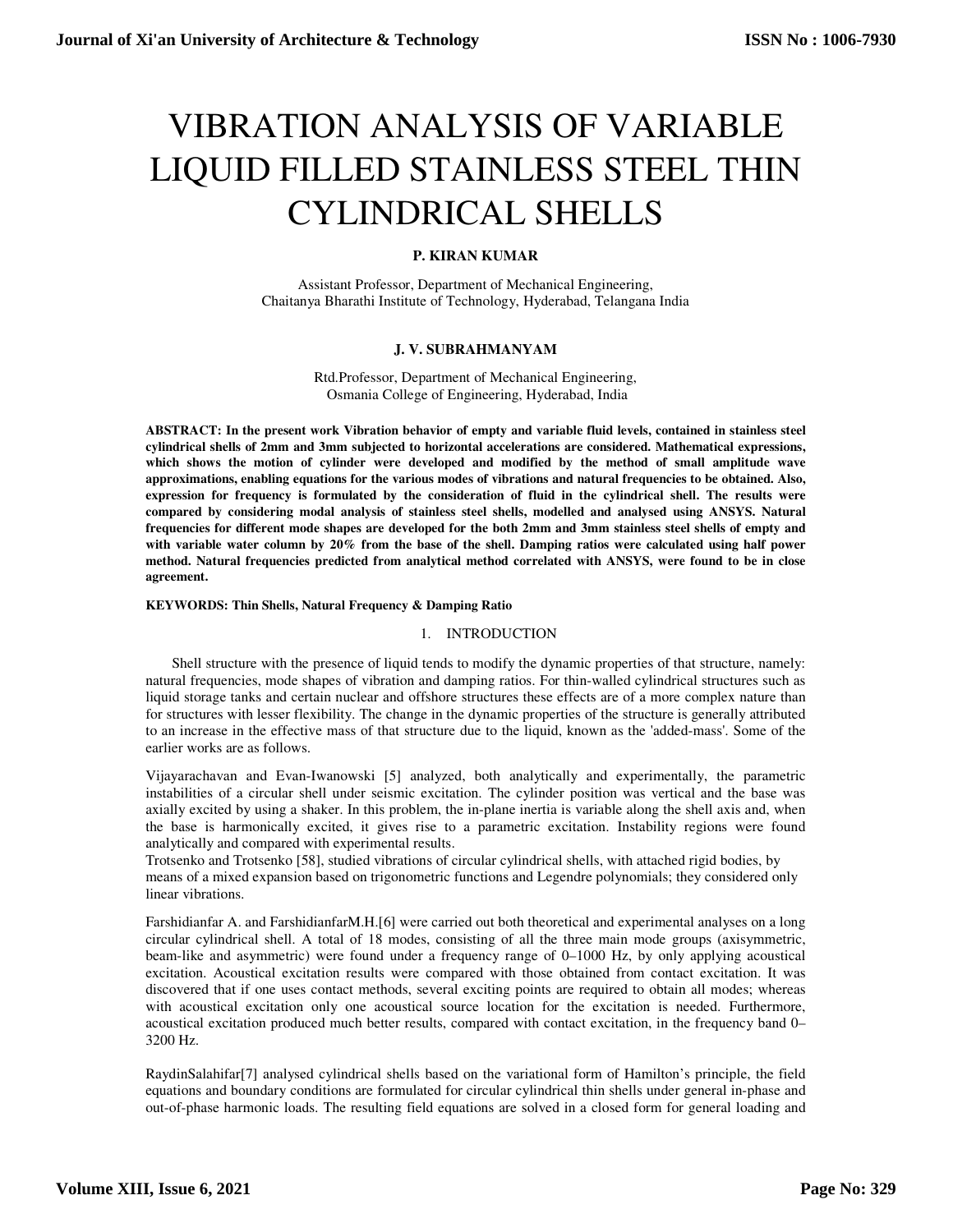boundary conditions. Through Fourier decomposition of the body forces in the longitudinal direction, a technique for developing the particular solution for general harmonic loading was developed. Through four examples, the results based on the current formulation are shown to be in consistent agreement with those based on established shell models in Abaqus.

## **2. MATHEMATICAL FORMULATION 2.1 Mathematical formulation for determining the natural frequencies of the cylindrical shell.**

From the structural standpoint, when writing the shell equations the axial component of motion is discarded and so are the axial variations of displacement field. Therefore radial and tangential Love equations are written as [1]:

$$
\frac{E_{S}e}{1-v^{2}}\left\{\frac{U}{R^{2}}+\frac{e^{2}}{12\cdot R^{2}}\left(\frac{\partial^{4}U}{R^{2}\partial\theta^{4}}-\frac{\partial^{3}V}{R^{2}\partial\theta^{3}}\right)+\frac{\partial V}{R^{2}\partial\theta}\right\}+ \rho_{S}e\cdot\frac{d^{2}U}{dt^{2}}=p(R,\theta;t)
$$
(1)

$$
\frac{E_s \cdot e}{1 - v^2} \left\{ \left( 1 + \frac{e^2}{12 R^2} \right) \left( \frac{\partial^2 V}{R^2 \partial \theta^2} \right) + \frac{\partial U}{R^2 \partial \theta} - \frac{e^2}{12 R^2} \cdot \frac{\partial^3 V}{R^2 \partial \theta^3} \right\} - \rho_s \cdot e \cdot \frac{d^2 V}{dt^2} = 0 \tag{2}
$$

Assuming hoop strain to be negligible, Love eqn. in radial direction is reduced to:

$$
\frac{Es \cdot e^3}{12\left(1 - v^2\right)R^4} \left( \frac{\partial^4 U}{\partial \theta^4} + \frac{\partial^2 U}{\partial \theta^2} \right) + \rho_S \cdot e \cdot \frac{d^2 U}{dt^2} = p(R, \theta; t)
$$
 (3)

The mode shapes are of the following admissible type [1]:

 $2\pi$ 

$$
\left\{u_n(\theta) = \alpha_n \cos(n \cdot \theta) + \beta_n \sin(n \cdot \theta); v_n(\theta) = \alpha_n \cos(n \cdot \theta) + b_n \sin(n \cdot \theta)\right\} n = 1, 2, \dots \tag{4}
$$

This can be conveniently split into two orthogonal families of mode shapes:

$$
u_n^I(\theta) = \cos n \cdot \theta; v_n^I(\theta) = -\frac{1}{n} \sin n\theta; \ u_n^2(\theta) = \sin n \cdot \theta; v_n^2(\theta) = -\frac{1}{n} \cos n\theta;
$$
 (5)

The corresponding mass and stiffness coefficients per unit length are given by

$$
m_{S}^{-1,2}(n,n) = \rho_{S} \cdot e \cdot \int_{0}^{1} \left(1 + \frac{1}{n^{2}}\right) \left\{\frac{\cos^{2} n\theta}{\sin^{2} n\theta}\right\} R d\theta = e \cdot \pi \cdot R\left(1 + \frac{1}{n^{2}}\right)
$$
 (6)

$$
k_{s}^{1,2}(n,n) = \frac{E_{s} \cdot e^{3} \cdot n^{2} \cdot (n^{2} - 1)}{12(1 - v^{2})R^{3}} \cdot \int_{0}^{2\pi} \left(1 + \frac{1}{n^{2}}\right) \left[ \frac{\cos^{2} n\theta}{\sin^{2} n\theta} \right] R d\theta = \frac{E_{s} \cdot e^{3} \cdot \pi n^{2} \cdot (n^{2} - 1)}{12(1 - v^{2})R^{3}}
$$
(7)

The natural frequencies of the structure are given by[1]:

$$
\omega_n = \sqrt{\frac{k_S(n, n)}{m_S(n, n)}} = \frac{n^2}{R} \left(\frac{e}{R}\right) \sqrt{\frac{Es}{12(1 - v^2)} \frac{(n^2 - 1)}{(n^2 + 1)}}
$$
(8)

Free and rigid in plane translations corresponds to n=1. The shapes constitute a subspace spanned by the two orthonormal vectors:

$$
u_1 l = \cos \theta; v_1 l = -\sin \theta; u_2 l = \sin \theta; v_1^2 = \cos \theta;
$$
\nThe mode shapes is 1 corresponds to axial bending.

The mode shapes n>1 corresponds to axial bending

#### **2.2. CONSIDERING THE EFFECT OF FLUID IN THECYLINDER**

To calculate the added mass coefficient of thefluid inside the cylinder, a strip model is used.The basic assumption of the strip model is toconsider a narrow strip between z and z+dz,located sufficiently far from the ends z=0 andz= H,We now turn our attention towards motion of thefluid forced by a radial vibration of the shell ofthe type:

$$
U(\theta : t) = \sum_{n=1}^{\infty} q^1_{n} cos n\theta + q^2_{n} sin n\theta
$$
 (10)

Where eq1 and eq2 stand for modaldisplacements of the shellPressure is governed by the boundary valueproblem [1]:

$$
\frac{\partial^2 p}{\partial r^2} + \frac{1}{r} \frac{\partial p}{\partial r} + \frac{1}{r^2} \frac{\partial^2 p}{\partial \theta^2} = 0
$$
\n(11)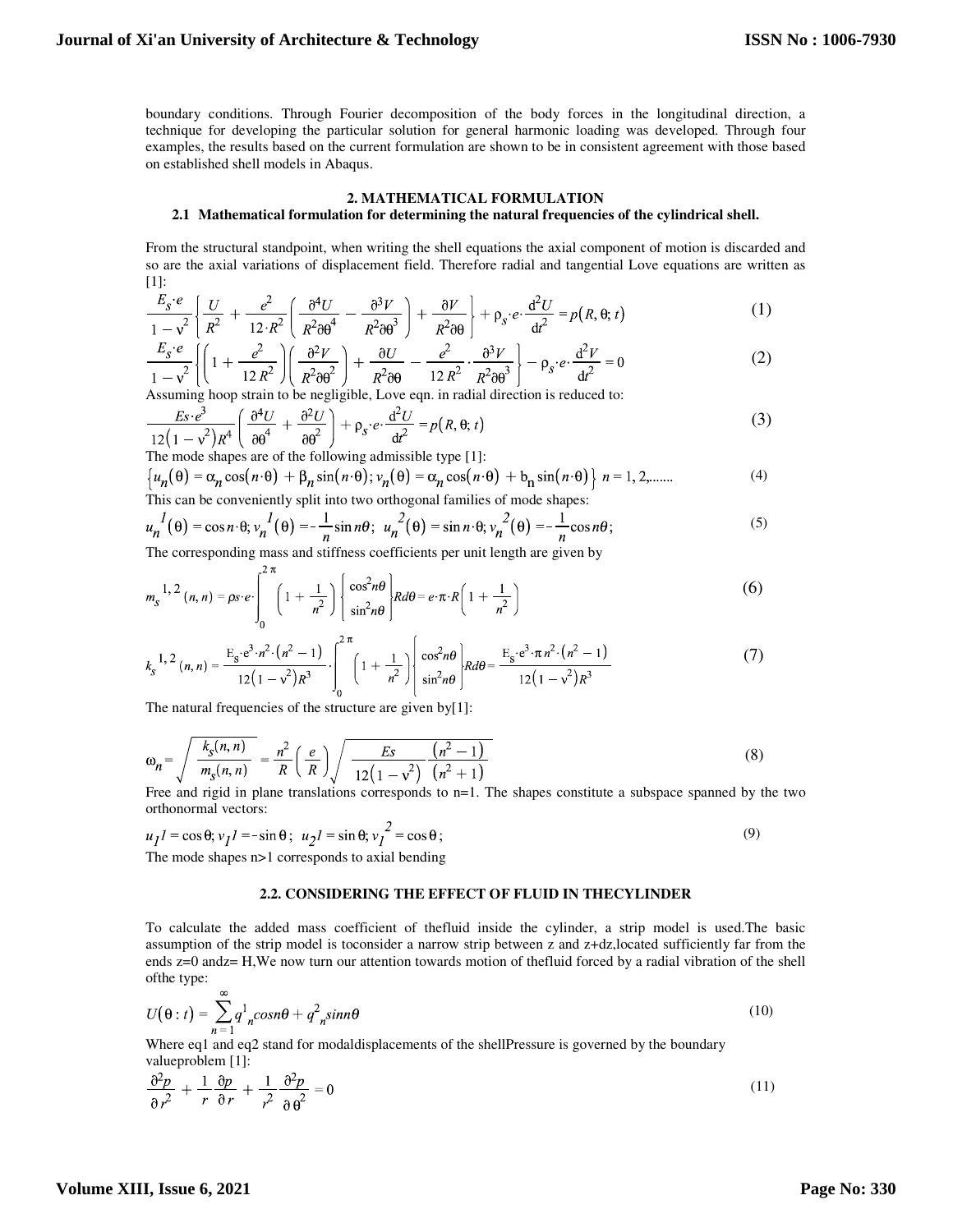$$
\frac{\partial p}{\partial r} = -\rho_f \Sigma \left( \ddot{q}^1{}_n \cos n\theta + \ddot{q}^2{}_n \sin n\theta \right); \, r = R \tag{12}
$$

Splitting the above eqns. into sine and cosinefamilies:

$$
\frac{\partial^2 p^1_{n}}{\partial r^2} + \frac{1}{r} \frac{\partial p^1_{n}}{\partial r} + \frac{1}{r^2} \frac{\partial^2 p^1_{n}}{\partial \theta^2} = 0
$$
\n(13)

$$
\frac{\partial p^1_n}{\partial r} = -\rho_f \ddot{q}_n^{-1} \cos n\theta, r = R
$$
  

$$
\frac{\partial^2 p^2_n}{\partial r^2} + \frac{1}{r} \frac{\partial p^2_n}{\partial r} + \frac{1}{r^2} \frac{\partial^2 p^2_n}{\partial r^2} = 0
$$
 (14)

$$
\frac{\partial p^2_n}{\partial r} = -\rho_f \ddot{q}_n^2 \cos n\theta, r = R \tag{15}
$$

Solving the above equations the pressure field can bedetermined as:

$$
p_{n}^{1}(r, \theta, t) = -\frac{\rho_{f} H \ddot{q}_{n}^{1}}{n R^{n-1}} r^{n} \cos n\theta
$$
\n(16)

$$
p_{n}^{2}(r, \theta, t) = -\frac{\rho_{f} H \ddot{q}_{n}^{2}}{n R^{n-1}} r^{n} \sin n\theta
$$
\n(17)

In the present problem, the addedmass matrix, as expressed in the structural modebasis is diagonal and the mode shapes of theshell are the same as in vacuum. The generalizedforce exerted by the fluid on a shell strip of unitlength is  $\sim$   $\sim$ 

$$
Q_n = -\frac{\rho_f \dot{q}_n^{-1}}{n} H R^2 \int_0^{2\pi} \vec{u} \cdot \vec{u} \cdot \cos^2 n\theta \, d\theta = -\frac{\rho_f \cdot \Pi \cdot H \cdot R^2}{n} \dot{q}_n^{-1} \tag{18}
$$

Where  $\vec{u}$ , is the unit normal vector in the radial direction, the added mass coefficients per unit length of the shell is given by:

$$
M_a = \frac{\rho_f \pi \cdot HR^2}{n} \tag{19}
$$

Where the mode shape is normalized by the condition max  $u_n^{(1,2)}(\theta)=1$  and  $m_f=\rho\pi R^2 H$ , stands for the physical mass of the fluid contained in the shell of unit length.

#### **1. ANSYS FORMULATION:**

 In modelling section cylinder is modelled as shell element both 2 and 3 mm thickness. Finite element model is shown in below figure for pre processing model. Boundary condition for cylinders for all models fixed at ground position and as well as cap as modelled as shell element as shown in figure. Inside fluid modelled as fluid element and for fluid structure interaction fluid velocity and density given for modal analysis and random analysis. Inside cylinder fluid element node to node connectivity is given to cylinder and fluid element.

Stainless steel hollow shell of 3mm thick, 100mm outer diameter, 300mm height is modeled with lid. The material properties of Aluminum with density ( $\rho$ ) =7850kg/m<sup>3,</sup> modulus of elasticity E =2.1x10<sup>11</sup> N/m<sup>2</sup>, Poisons ratio ( $\theta$ ) =0.29, element type SOLID185 Element is considered as shell element. Fluid with properties of Water density ( $\rho$ ) =1000kg/m<sup>3,</sup> sonic velocity=1498m/s<sup>2,</sup> Viscosity= 0.00089 pa.s and element type for water as Fluid30 has been considered to prepare model using ANSYS17.0

 The geometry is discretized into finite elements using solid 185 and fluid30 for structural and fluid respectively. Outer peripheral nodes of fluid domain and inner peripheral nodes of structural container are normally coupled. Boundary conditions are provided at the bottom end of the shell. With the ANSYS solver modal analysis carried out.

The below figures depicts mode shapes of hollow and water level varied 3mm stainless steel shell.

.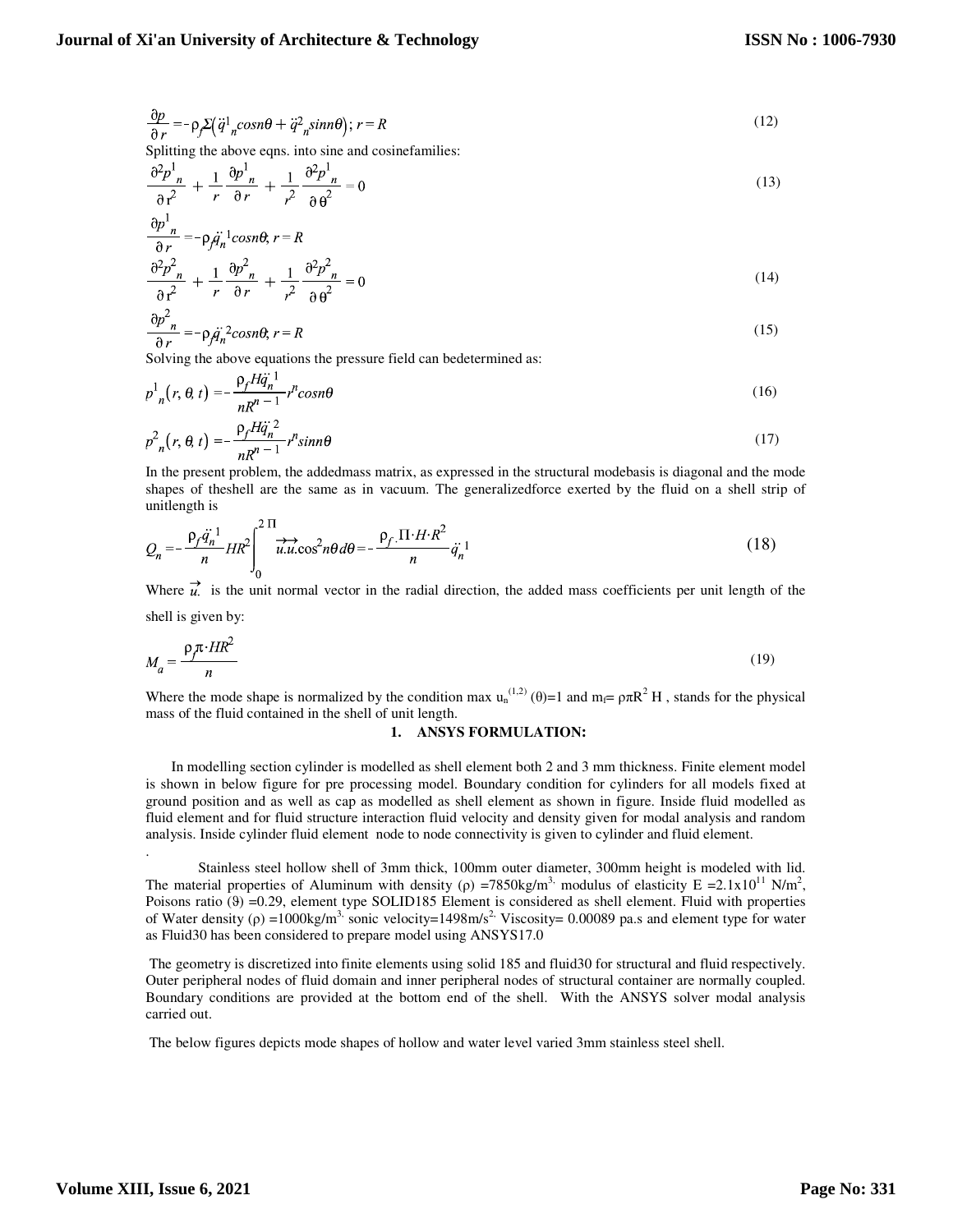

Figure1.: Empty and varying water level of shell model

# **2. RESULTS AND DISCUSSIONS:**

Firstly, did modal analysis for above model and results are shown in below figure. Modal analysis performed for without water inside cylinder and with water 60,120,180,240 mm length from bottom of cylinder. Extracted first five mode shapes and frequencies in lanconze method shown in below figure.



Figure 2: -First four mode shapes of cylinder no fluid inside.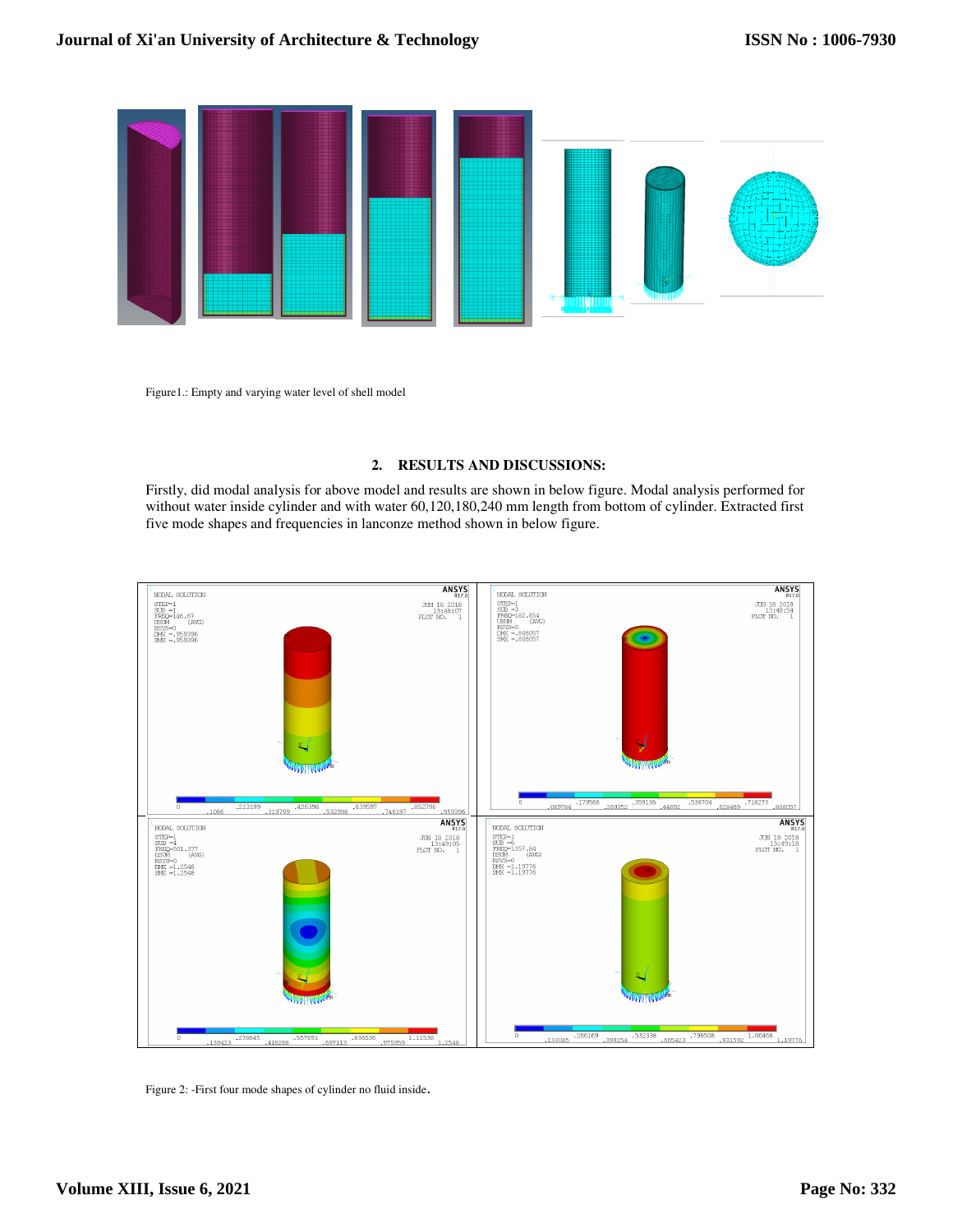

Figure 3:(a) 60 mm water mode shapes of cylinder, (b) 120 mm water mode shapes of cylinder, (c) 180 mm water mode shapes of cylinder. ,(d) 240 mm water mode shapes of cylinder.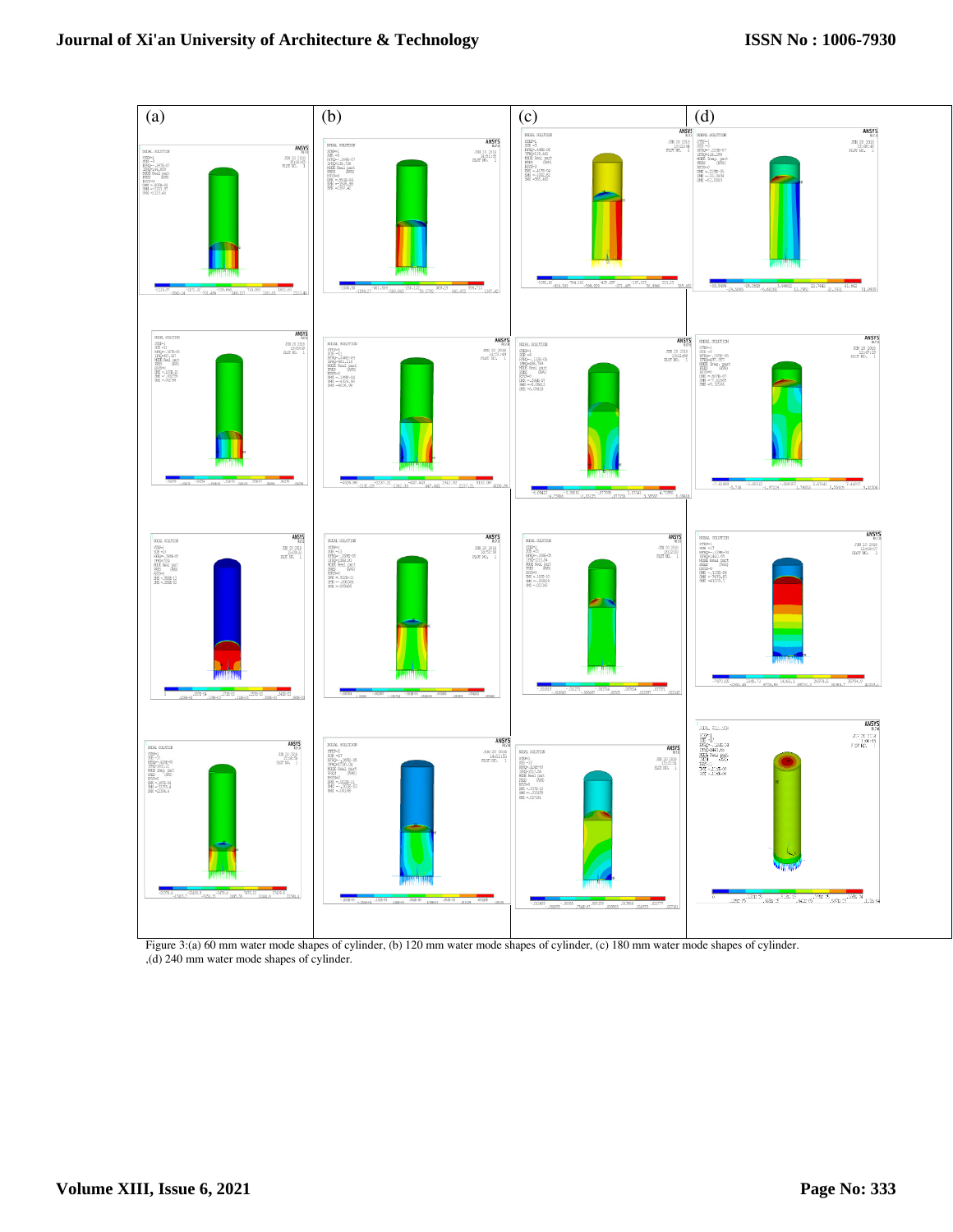Table 1: - Fundamental Frequencies and Damping ratios of Stainless Steel Cylinders of various thicknesses for different water column lengths

| <b>Thickness</b><br>(mm) | Parameter                                        | Water column length |        |        |        |        |
|--------------------------|--------------------------------------------------|---------------------|--------|--------|--------|--------|
|                          |                                                  | $\mathbf{0}$        | 60     | 120    | 180    | 240    |
| 2mm                      | 1stNatural FrequencyHz<br>(Analytical)           | 139.82              | 135.40 | 132.06 | 128.99 | 126.13 |
|                          | 1 <sup>st</sup> Natural FrequencyHz(ANSYS)       | 146.7               | 144.6  | 138.7  | 129.4  | 114.3  |
|                          | $%$ of error                                     | 4.04                | 6.43   | 4.78   | 0.3    | 10.85  |
|                          | 1 <sup>st</sup> mode Damping<br>Ratio %          | 1.8336              | 3.0591 | 3.1381 | 3.1534 | 3.1571 |
| 3mm                      | 1 <sup>st</sup> Natural Frequency Hz(Analytical) | 170.86              | 167.57 | 164.24 | 161.49 | 158.91 |
|                          | 1 <sup>st</sup> Natural FrequencyHz(ANSYS)       | 175                 | 155    | 165    | 160    | 152    |
|                          | $%$ of error                                     | 3.0                 | 3.45   | 4.07   | 1.5    | 8.63   |
|                          | 1 <sup>st</sup> mode Damping<br>Ratio %          | 1.9802              | 2.1416 | 2.5597 | 2.5873 | 2.8523 |

Table 2: - 2<sup>nd</sup> natural Frequencies and Damping ratios of Stainless Steel Cylinders of various thicknesses for different water column lengths

| <b>Thickness</b><br>(mm) | Parameter                                            | Water column length |       |       |       |       |
|--------------------------|------------------------------------------------------|---------------------|-------|-------|-------|-------|
|                          |                                                      | $\mathbf{0}$        | 60    | 120   | 180   | 240   |
| 2mm                      | 1stNatural Frequency Hz<br>(Analytical)              | 540                 | 531   | 520   | 489   | 470   |
|                          | 1stNatural Frequency Hz<br>(ANSYS)                   | 501.0               | 457.0 | 462.0 | 468.7 | 437.0 |
|                          | $%$ of error                                         | 4.65                | 3.30  | 4.41  | 5.38  | 7.02  |
|                          | $1st$ mode Damping<br>Ratio %                        | $1.5\,$             | 3.15  | 3.20  | 3.38  | 3.45  |
| 3mm                      | 1 <sup>st</sup> Natural Frequency Hz<br>(Analytical) | 825                 | 807   | 796   | 790   | 785   |
|                          | 1stNatural Frequency Hz<br>(ANSYS)                   | 830                 | 855   | 800   | 805   | 802   |
|                          | $%$ of error                                         | 0.6                 | 5.94  | 0.5   | 1.89  | 2.16  |
|                          | 1 <sup>st</sup> mode Damping<br>Ratio %              | 1.1                 | 3.5   | 3.8   | 3.95  | 4.15  |

Table 3: - 3<sup>rd</sup>natural Frequencies and Damping ratios of Stainless Steel Cylinders of various thicknesses for different water column lengths

| <b>Thickness</b><br>(mm) | Parameter                               | Water column length |      |        |        |        |
|--------------------------|-----------------------------------------|---------------------|------|--------|--------|--------|
|                          |                                         | $\bf{0}$            | 60   | 120    | 180    | 240    |
| 2mm                      | 1stNatural Frequency Hz<br>(Analytical  | 1400                | 1398 | 1280   | 1290   | 1100   |
|                          | 1stNatural Frequency Hz<br>(ANSYS)      | 1357                | 1524 | 1389.0 | 1215.4 | 1128.0 |
|                          | $%$ of error                            |                     |      |        |        |        |
|                          | 1 <sup>st</sup> mode Damping<br>Ratio % | 1.85                | 3.6  | 4.8    | 7.8    | 9.1    |
| 3mm                      | 1stNatural Frequency Hz<br>(Analytical  | 1260                | 1360 | 1284   | 1300   | 1100   |
|                          | 1stNatural Frequency Hz<br>(ANSYS)      | 1259                | 1359 | 1347   | 1339   | 1275   |
|                          | $%$ of error                            |                     |      |        |        |        |
|                          | 1 <sup>st</sup> mode Damping<br>Ratio % | 2.4                 | 3.3  | 5.5    | 7.4    | 8.0    |